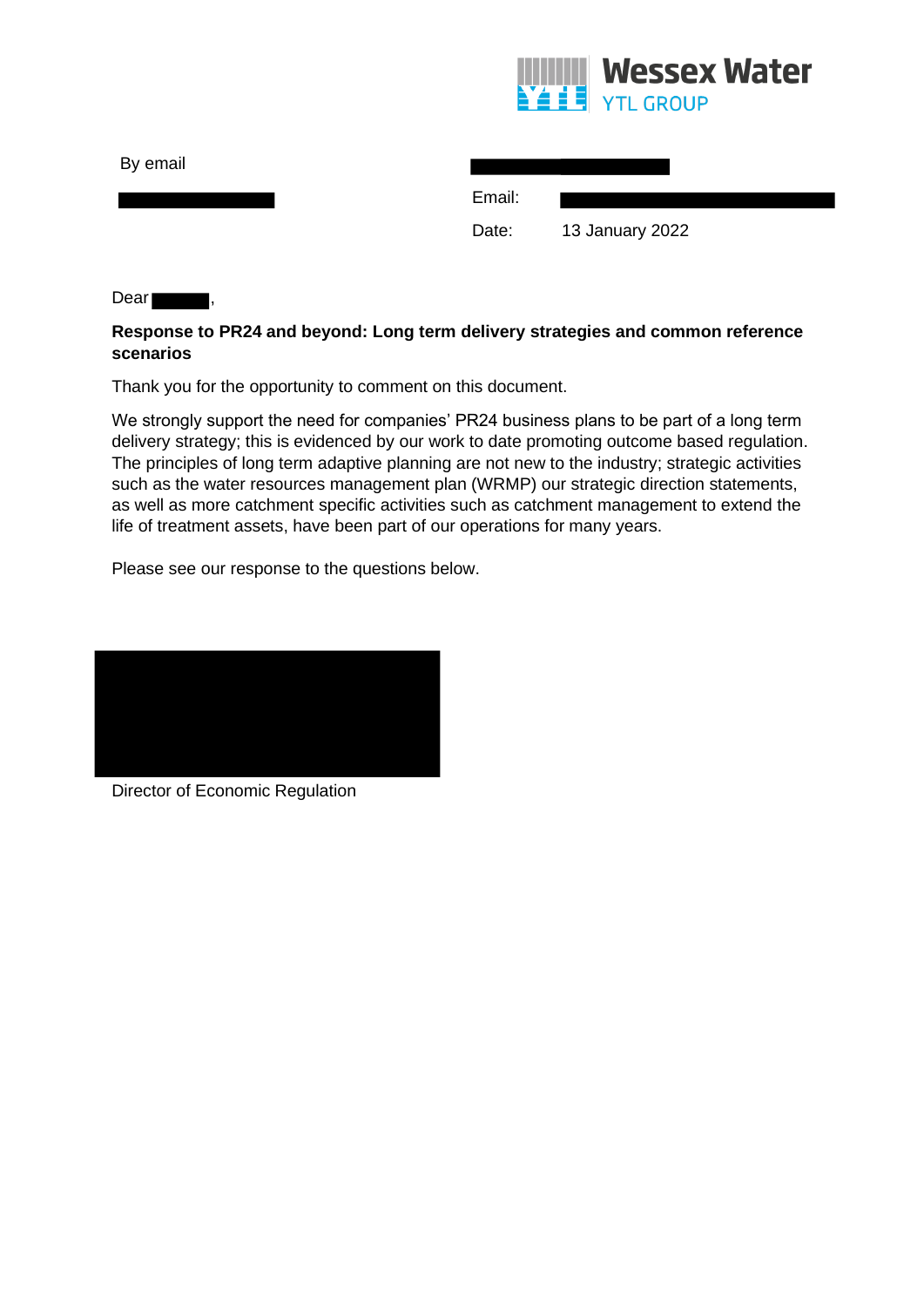

Thank you for the opportunity to respond to the PR24 and beyond - Long term delivery strategies and common reference scenarios consultation.

We strongly support the need for companies' PR24 business plans to be part of a long term delivery strategy; this is evidenced by our work to date promoting outcome based regulation, with companies targeted to meet long term outcomes rather than a wide variety of output based targets (which are often contradictory). The principles of long term adaptive planning are not new to the industry; strategic activities such as the water resources management plan (WRMP) our strategic direction statements, as well as more catchment specific activities such as catchment management to extend the life of treatment assets, have been part of our operations for many years.

We would like to note that this is a relatively short consultation period on what is an important and positive addition to the price review (PR) process. As one of the smaller companies, but a concern by no means limited by company size, we have some concerns over our ability to meet the requirements fully for PR24, but equally see this as the first step in a multi-PR journey.

The five-year targets set at PR24 should be the first staging post in our longer term delivery strategies, with the ability to reflect and adapt both between and during each five-year period depending on the circumstances at the time. This is an excellent intervention that, if appropriately targeted and sufficiently common across companies, will drive consistency and improve long-term planning.

However, it is imperative that these targets are set at an outcome based level to allow companies' plans to be truly adaptive to both their individual and national circumstances at the time and make full use of their adaptive plans. What may be the right 'lever' to pull at a given time in adaptive plans will vary between companies (for example, in a sustainable abstraction outcome, whether to reduce leakage, focus on working with customers or widen the use of grey water will vary depending on their current position and cost-benefit analysis). Each company is at a different level of performance depending on decisions made over 30+ years, as seen for example in the wide range of output on numbers of mains repairs and sewer collapses against the common PCs in PR19. The degree of resilience / risk appetite is a Board consideration, and all companies will have adapted their plans from being based on long-term asset age and condition, to serviceability and then to risk to reflect the constraints of infrastructure maintenance funding and acceptable levels of bills in particular. Expanding slightly further on the ability to adapt within a PR period; a consideration for adaptive plans and the PR24 business plan will be the uncertainty of changing regulations / expectations within the five-year period. For example, the EA's stance on Farming Rules for Water has widespread and significant implications on many companies to the extent that it is now under judicial review. The lack of alignment of regulatory actions and the business plan is a prime example of the need for adaptive plans to be flexible within periods.

We do have concerns over the focus of this being solely on enhancement. There also needs to be recognition that long-term asset health is a feature of both enhancement and maintenance expenditure. Improvements in performance, such as leakage, will have been impacted by both base maintenance and enhancement spend. We request that both are covered by these plans, or that there is a reconfirmation of what constitutes enhancement.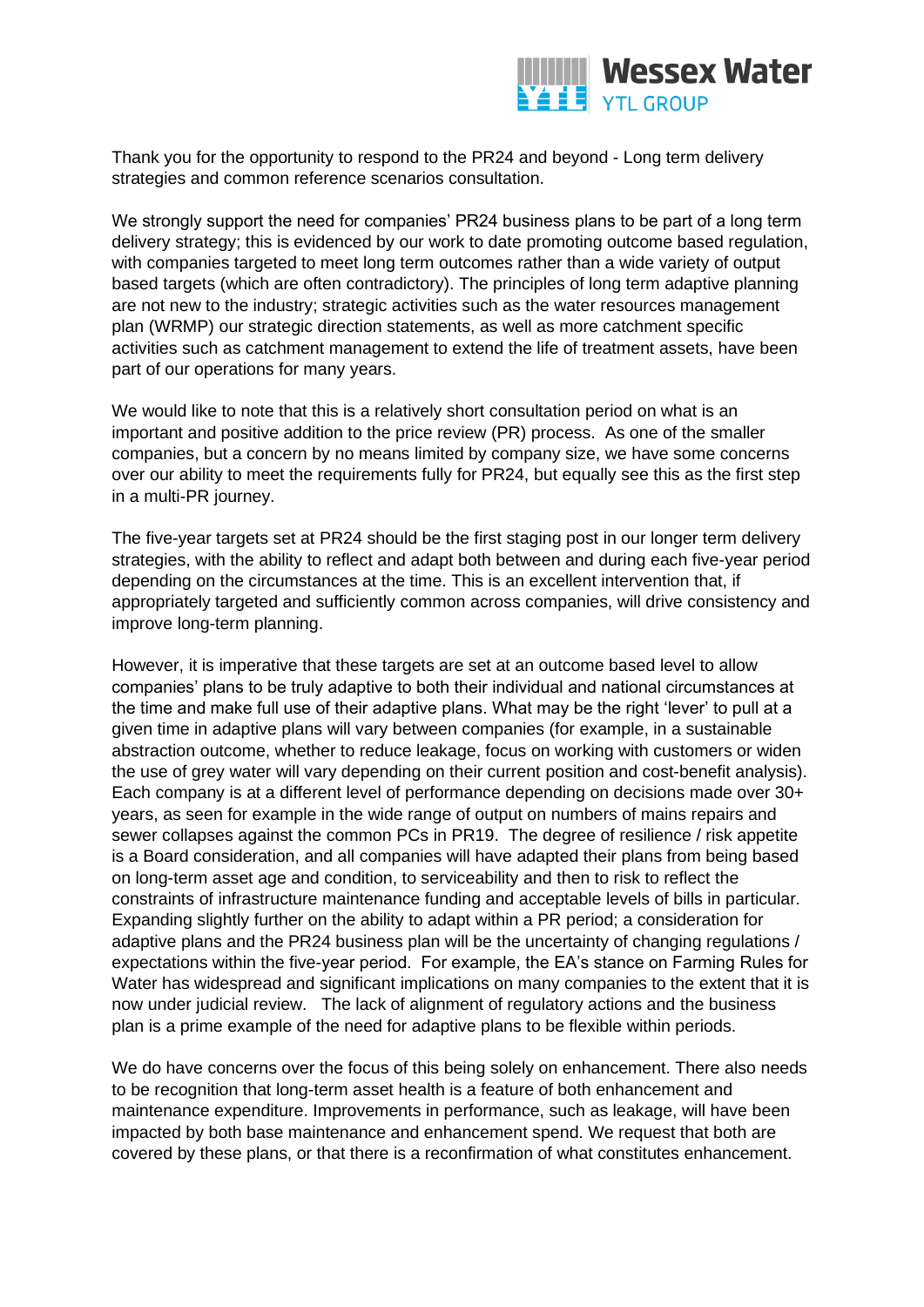

### **Common reference scenario areas**

We understand the aim of comparability between companies' long-term plans through predetermining high and low scenarios, but would caution that there are still going to be large elements open to individual companies' interpretation within these that will reduce the comparability. For example, 100% roll out of smart meters; each company could interpret the demand consequences differently (e.g. does smart metering have a short-term impact on demand that reverts to historical levels, or a sustained lower level?; does it revert after 1 year, 5 years, or 10 years?; is the demand reduction 1%, 5%, 10%?). And the climate change scenarios have a large degree of modelling required within them that will also lead to differences. We are not proposing that Ofwat should provide further detail here, or the guidance would be too prescriptive, but flag that caution should be used in the comparisons.

We support the five principles of the scenarios being simple, plausible, material, exogenous and national; it is important that these are maintained when any changes are made as a response to consultation feedback to ensure that companies are able to reflect these in their plans given the tight timeframes. However, we would like to flag that for both large and small companies, the requirements placed on us by this approach are not insignificant and will require additional skills and resource that are not readily available within companies given the resource requirements already utilised in delivering the WRMP and DWMP. Being able to fully deliver against these requirements for PR24 will be challenging; our long term plans will evolve and adapt over time as we gain maturity in this area.

The difference between the DWMP guidance and common reference scenarios is also important to note. Whilst many of the aspects align with the requirements for the WRMP, the DWMP requirements differ to those here.

UKCP18 data was not the climate change model specified (instead it was UKCP09) and given the timescales we will not be able to do any re-runs to the models. However, we compared the models when the WRMP guidance was released and we are satisfied that they are suitably similar not to cause any material issues.

There is also a difference in the growth models specified; the DWMP guidance framework advocates use of a central estimate for standard catchments and +/- 30% sensitivity analysis for extended catchments; this is different to that in the common reference scenarios. Again, there is no time to re-run any models.

We intend to continue using the scenarios that we have been using to date for the DWMPs and seek earlier alignment for PR29.

#### **Data tables**

We do not believe it will be possible to meaningfully fill in the tables to the required granularity (£m 3dp).

For example, when current engineering schemes move from outline to detailed design there can be movement of +/- 30% in the costs, and these are in schemes that are understood with existing technology (albeit sometimes with innovative approaches).

A further example is the recent issue of the replacement of PSTN lines by 2024. We became aware of this issue, which would fall into the technology area in these scenarios, just before business plan submission. Our initial estimates suggested this would cost c.£7m but this had to be calculated quickly considering a range of possible solutions (some known, some hypothesised that the technology innovation would arise). After significant effort in this area,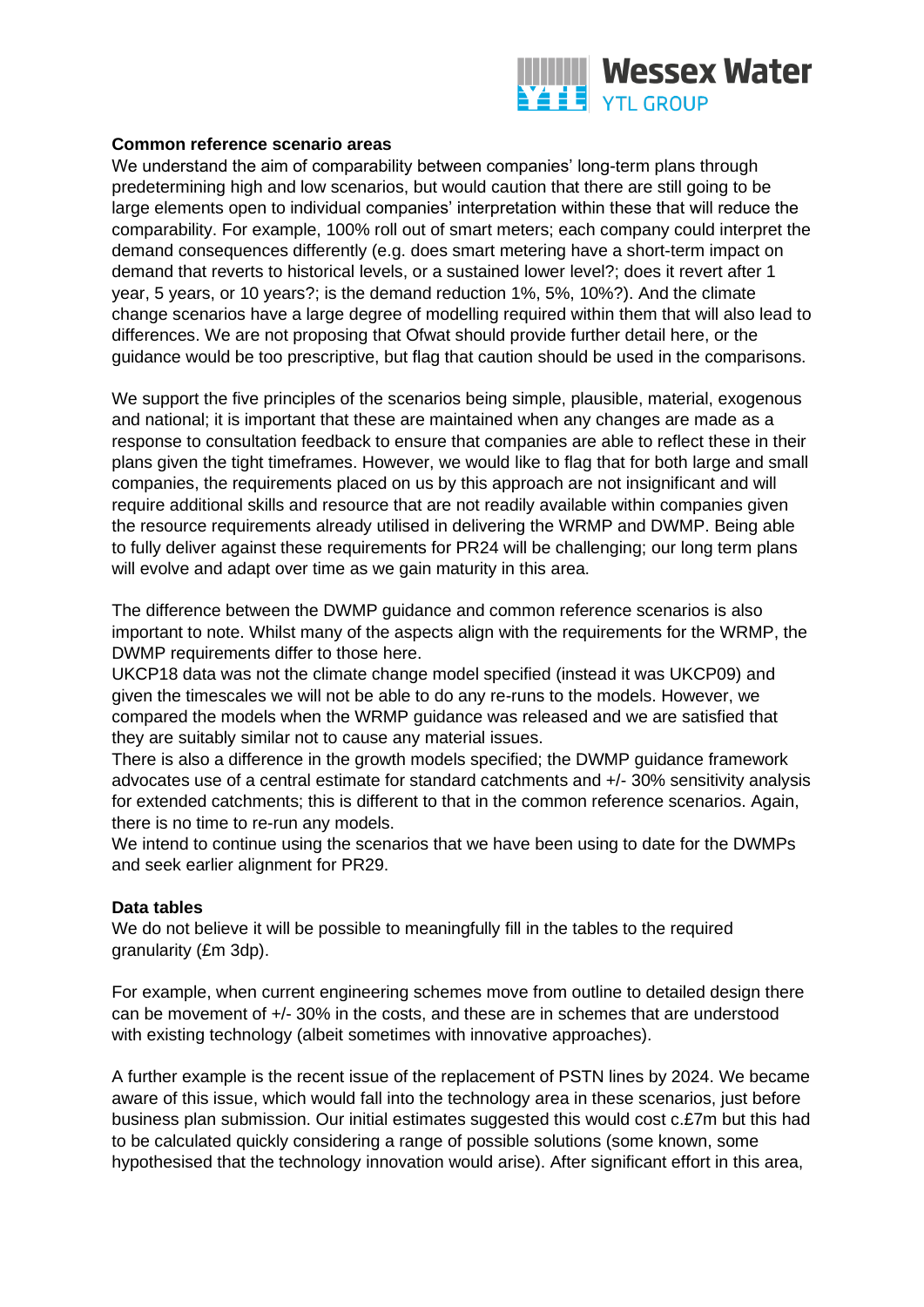

including an external marketplace challenge to attempt to secure the best value solution, this programme is set to cost in the region of £20m this AMP.

If data tables filled out this far in advance with monetary figures are required, we suggest that the accuracy is to within £5m or similar post-PR24, and within £1m within PR24 (acknowledging that even this will have significant uncertainty in many cases).

It is unclear how Ofwat intends to use these data tables and long term plans in future price reviews, but we request that the evidence required to make changes to these long term plans and data tables at subsequent price reviews is proportionate given the high degree of uncertainty in forecasting the future.

## **Climate change**

We are pleased to see that these scenarios align with those for the WRMP. We would propose that a carbon target is added that aligns with the WaterUK work that itself is seeking to align with government targets.

## **Technology**

We caution that this area is far more subjective and cannot be mathematically modelled in the same way as climate change and demand. Despite this, to make it a more rounded area we feel that communications changes need to be included as these are outside of our control (note the PSTN example commented on previously) but are a key driver of activities and investment (this is separate to the resilience point you have in this section which mentions communications).

We would also highlight the area of communications; several of the technologies highlighted will require the assumption that the communications technology is there to support the use of this. This is by no means certain – with no regulatory driver to rollout networks such as NBIOT to replace 2G, a lack of competition or coverage in this area will limit our options. We also note the requirement for a non-digital back up in the high technology scenario; the implications of this are vast having investigated these options, albeit briefly due to the cost and complexity, when planning for the replacement of our PSTN lines.

#### **Demand**

We disagree that per capita consumption (PCC) is largely within our control and we believe it should be included within this area as a separate item, not just within the building regulations and product standards element (which, based on the modelling by Artesia, shows a huge variation in the impact this could have on PCC supporting our view that it is largely outside of our control).

This viewpoint is also reflected in our response to the performance commitment consultation; we do not believe it is sufficiently within our control to have as a common performance commitment. Weather, behavioural, and societal attitudes (which we note is reflected in your technology scenario as something outside of our control) and pandemics all have an impact that we cannot influence. Whilst we have water efficiency and metering programmes, the impact of these on PCC is unclear, and we believe without guidance from Ofwat of high and low PCC scenarios any form of comparison of the companies' strategies will be nigh on impossible.